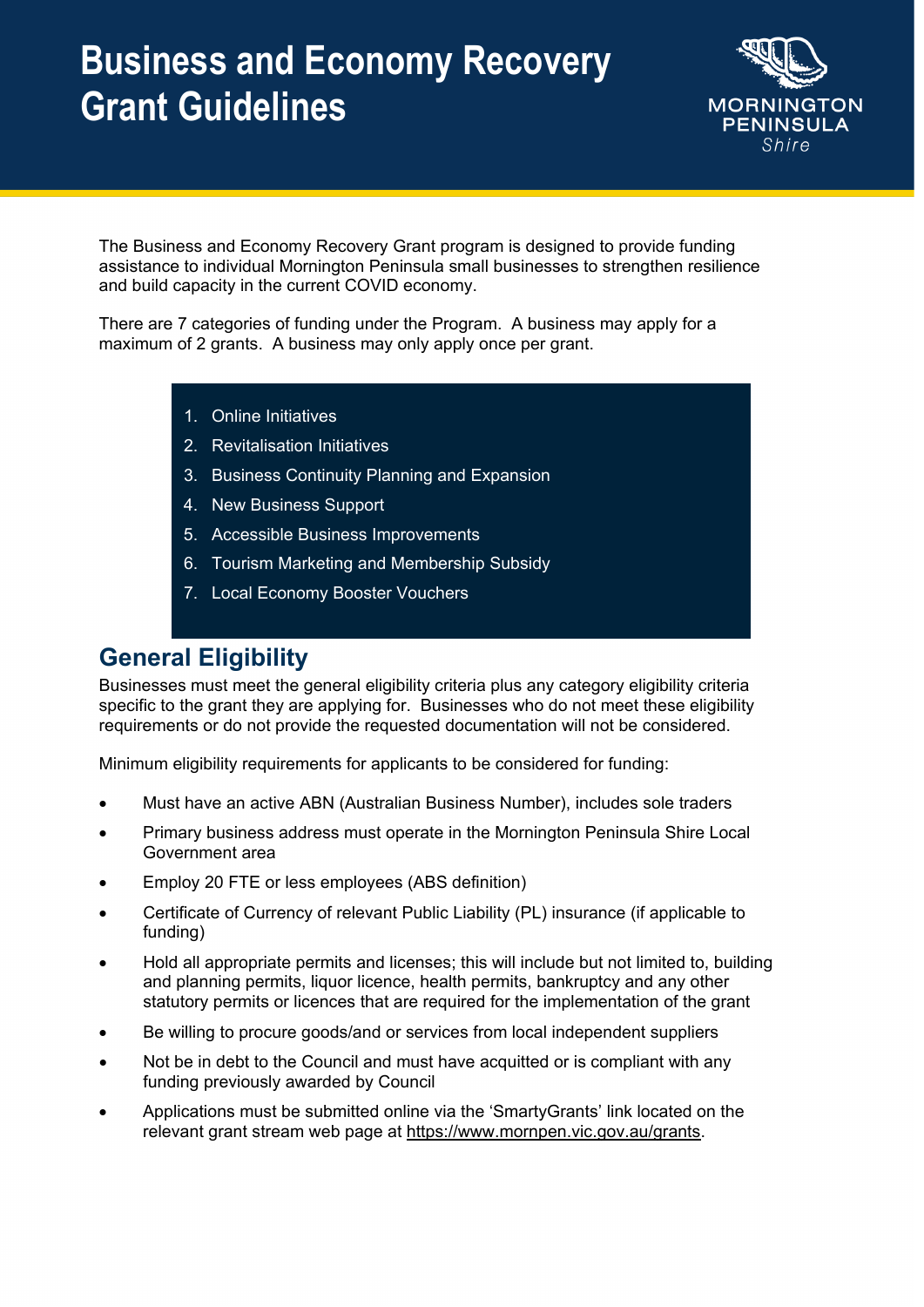

### **Funding Categories and Details**

| <b>Online Initiatives</b>                                                                                                                       |                             |  |  |  |
|-------------------------------------------------------------------------------------------------------------------------------------------------|-----------------------------|--|--|--|
| Maximum value per application: \$3,000                                                                                                          |                             |  |  |  |
| Open: 4 October 2021                                                                                                                            | Close: 5 November 2021      |  |  |  |
| <b>Purpose:</b> Engage professional services for:                                                                                               |                             |  |  |  |
| Website development, design, upgrades and e-commerce platforms (selling<br>٠<br>online and receiving payments)                                  |                             |  |  |  |
| Online content development (web pages, mobile apps, audio and visual media)                                                                     |                             |  |  |  |
| Social media development                                                                                                                        |                             |  |  |  |
| Training in online and e-commerce skills                                                                                                        |                             |  |  |  |
| Improve current online content to be accessible to all audiences/abilities                                                                      |                             |  |  |  |
| <b>Specific Criteria:</b>                                                                                                                       |                             |  |  |  |
| Provision of quote and ABN for the professional services                                                                                        |                             |  |  |  |
| Demonstration of the capacity and expertise of the professional services to<br>$\bullet$<br>undertake and deliver the project                   |                             |  |  |  |
| Purchase of equipment that will not be funded, including but not limited to,<br>$\bullet$<br>laptops, PCs, personal devices, smart phones       |                             |  |  |  |
|                                                                                                                                                 |                             |  |  |  |
| <b>Revitalisation Initiatives</b>                                                                                                               |                             |  |  |  |
| Maximum value per application: \$10,000                                                                                                         |                             |  |  |  |
| Open: 21 March 2022                                                                                                                             | <b>Close: 22 April 2022</b> |  |  |  |
| <b>Purpose:</b> To foster collaboration and create revitalisation initiatives and activities in<br>small townships and industrial estates that: |                             |  |  |  |

- Benefit the township or industrial estate businesses
- Activate community spending and support local business in that area

- Consortium of at least 4 businesses in the township or industrial estate who:
	- o Must work together on a collective project that has broader benefits for businesses in that township or industrial estate
	- o Must show capacity to carry out the project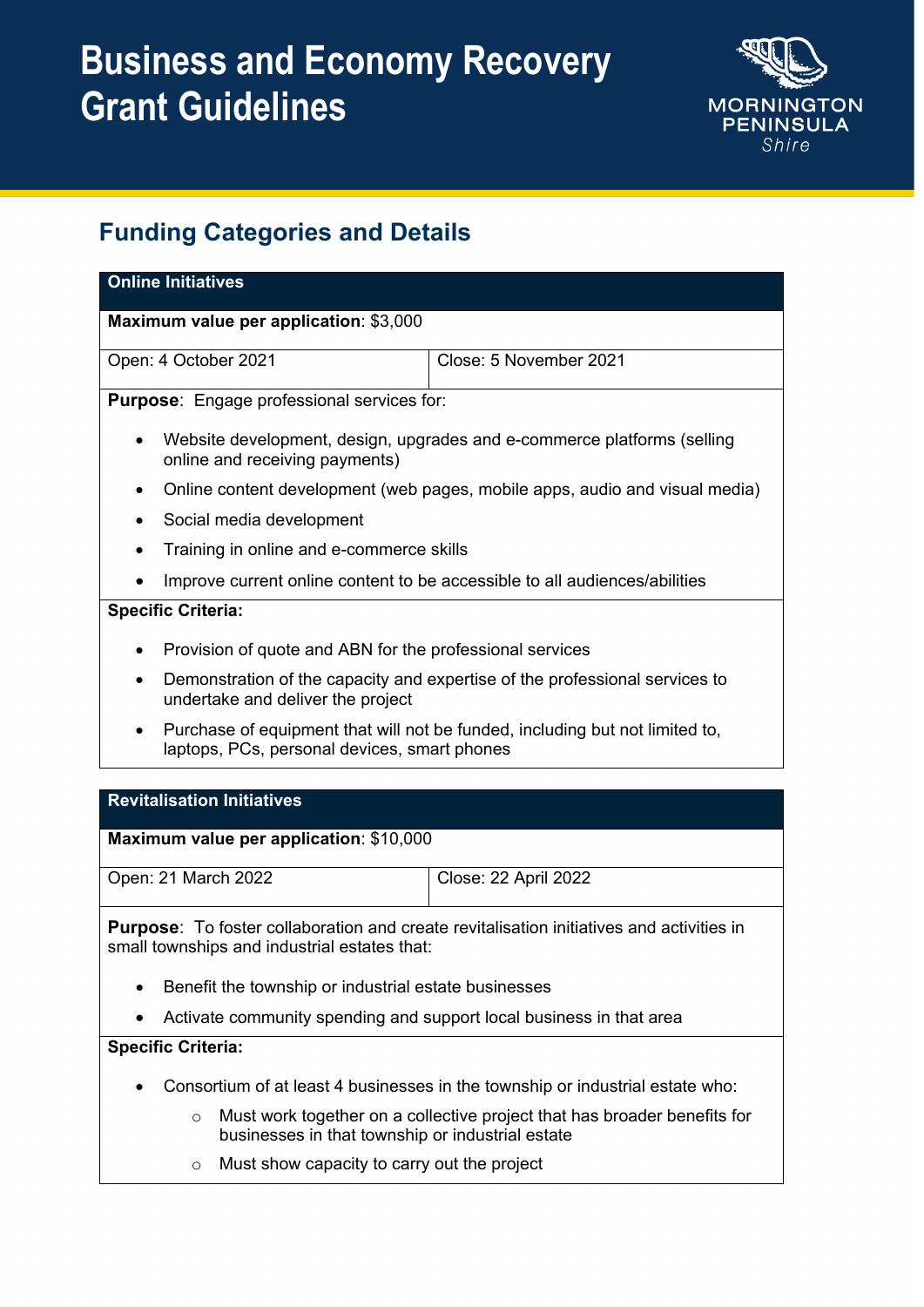

- Full applicant information is required for each business in the consortium
- Townships with existing Trader's Associations or Chambers of Commerce are ineligible, including:
- o Mornington
- o Hastings
- o Rosebud
- o Sorrento
- o Mt Eliza
- Funding is not applicable to infrastructure or Community Placemaking projects

#### **Business Continuity Planning and Expansion**

#### **Maximum value per application**: \$3,000

Open: 25 October 2021 Close: 26 November 2021

**Purpose**: Engage professional services for:

- Business and financial planning
- Product development
- Diversification
- Marketing strategy development

- Provision of quote and ABN for the professional services
- Demonstration of the capacity and expertise of the professional services to undertake and deliver the project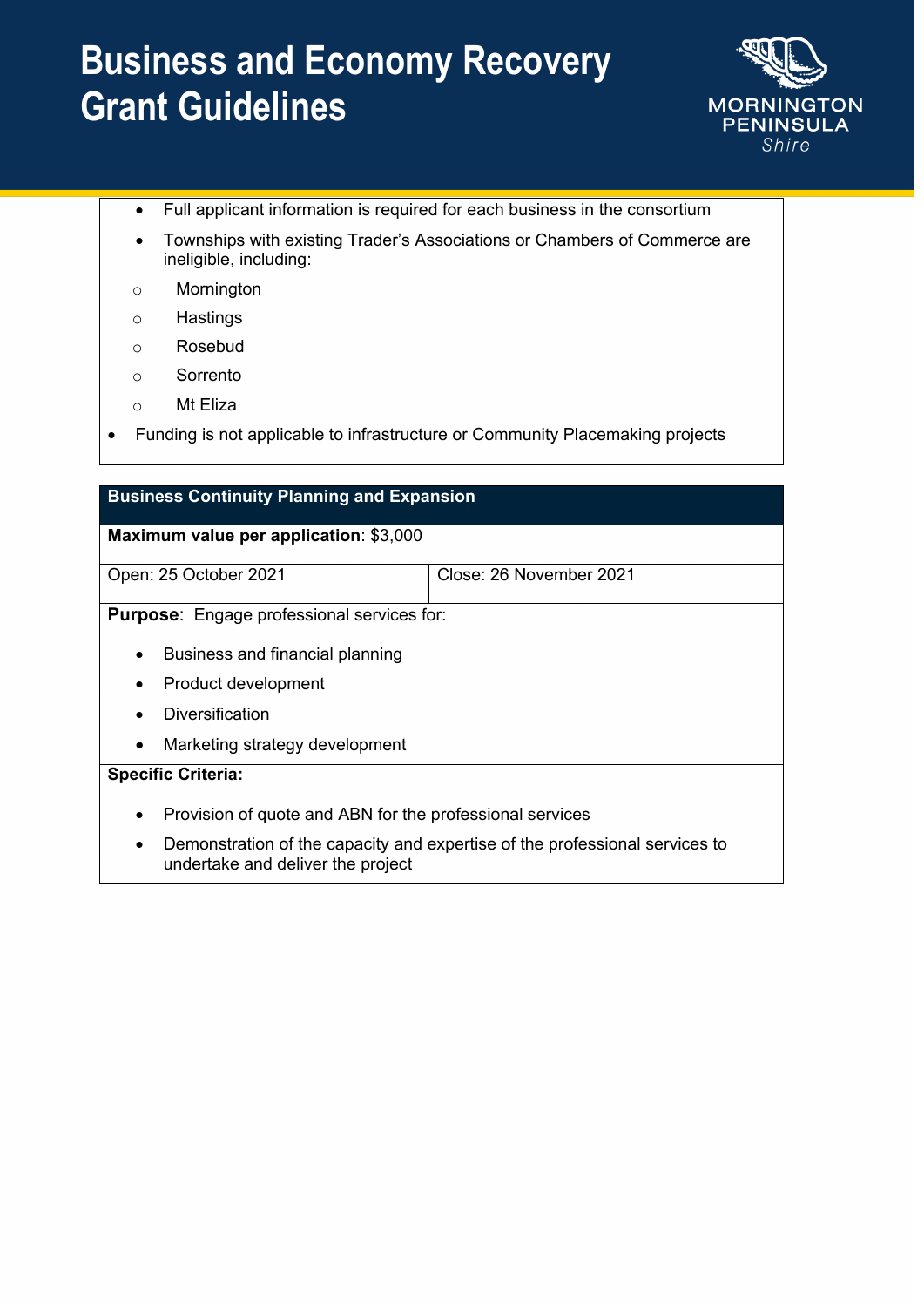

#### **New Business Support**

**Maximum value per application**: \$3,000

Open: 4 October 2021 Close: 5 November 2021

**Purpose:** To assist the establishment of start-up (new) or fledgling businesses

#### **Specific Criteria:**

- Businesses registered after January 2020 must show:
	- o A clear business concept or marketing plan to establish the business
	- o Evidence of market potential
	- o Consideration given to minimising environmental footprint

#### **Accessible Business Improvements**

**Maximum value per application**: \$5,000

| Open: 7 February 2022 | Close: 11 March 2022 |
|-----------------------|----------------------|

**Purpose:** Improvements or enhancements that increase the physical, visual accessibility and amenity of business premises for people with a disability to:

- Increase the number of people with disability as customers, visitors or employees
- Enhance existing accessible amenities
- Encourage more people with disability and their friends and families to visit a business

- Provision of quote and ABN for the professional services
- Demonstration of the capacity and expertise of the professional services to undertake and deliver the project
- Project must display an innovative approach to meeting access and inclusion needs
- Application must target an identified area for improving accessibility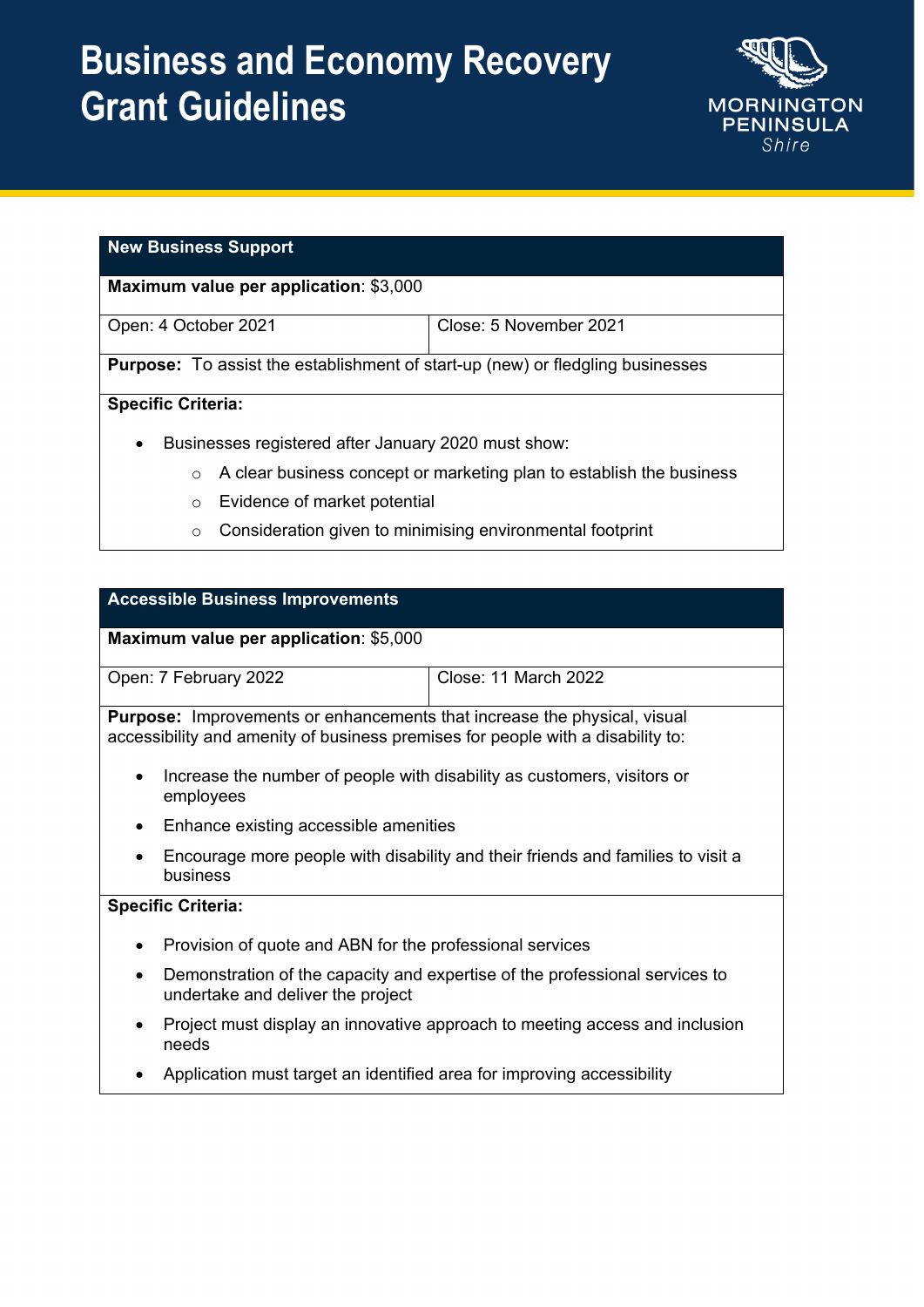

| Tourism Marketing and Membership Subsidy<br>Maximum value per application: \$1,000                                                                                                                             |                                                                                            |  |  |  |
|----------------------------------------------------------------------------------------------------------------------------------------------------------------------------------------------------------------|--------------------------------------------------------------------------------------------|--|--|--|
|                                                                                                                                                                                                                |                                                                                            |  |  |  |
| offered by relevant industry associations by:                                                                                                                                                                  | <b>Purpose:</b> To assist tourism businesses to access cooperative marketing opportunities |  |  |  |
| Subsidising regional or a local tourism association membership fee<br>$\bullet$                                                                                                                                |                                                                                            |  |  |  |
| Contributing to the cost of marketing applicant business and the region at a<br>$\bullet$<br>tourism trade show/expo that will encourage visitors to their business                                            |                                                                                            |  |  |  |
| <b>Specific Criteria:</b>                                                                                                                                                                                      |                                                                                            |  |  |  |
| Applicable to businesses that would benefit from joining a membership<br>٠<br>association or participating in a cooperative marketing campaign that would<br>boost tourism visitation to their industry sector |                                                                                            |  |  |  |
| $\bullet$<br>opportunity, to a maximum of \$1,000                                                                                                                                                              | Grant will subsidise up to 50% of the total cost of an association fee or marketing        |  |  |  |
| Applicable to fees paid for 2021/2022 financial year (fees will be paid<br>$\bullet$<br>retrospectively with evidence of tax invoice/receipt)                                                                  |                                                                                            |  |  |  |

| <b>Local Economy Booster Vouchers</b> |
|---------------------------------------|
|                                       |

| <b>Maximum value per application: \$100</b>                                        |                           |                                   |                                 |  |  |
|------------------------------------------------------------------------------------|---------------------------|-----------------------------------|---------------------------------|--|--|
| Round                                                                              | <b>Registrations open</b> | <b>Eligible period</b>            | Claim period and cut off        |  |  |
| Round 1                                                                            | 11 October 2021           | 23 October $-23$<br>December 2021 | 10 January – 21 January<br>2022 |  |  |
| Round 2                                                                            | 19 April 2022             | 26 April - 31 May<br>2022         | 6 June - 17 June 2022           |  |  |
| ** dates are subject to change dependent on State Government COVID-19 restrictions |                           |                                   |                                 |  |  |

*\*\* dates are subject to change dependent on State Government COVID-19 restrictions and lockdowns*

**Purpose:** To stimulate local visitation and spend though a reimbursement program for accommodation, attractions and events

• Provide Mornington Peninsula tourism businesses with an economic boost during the off-peak season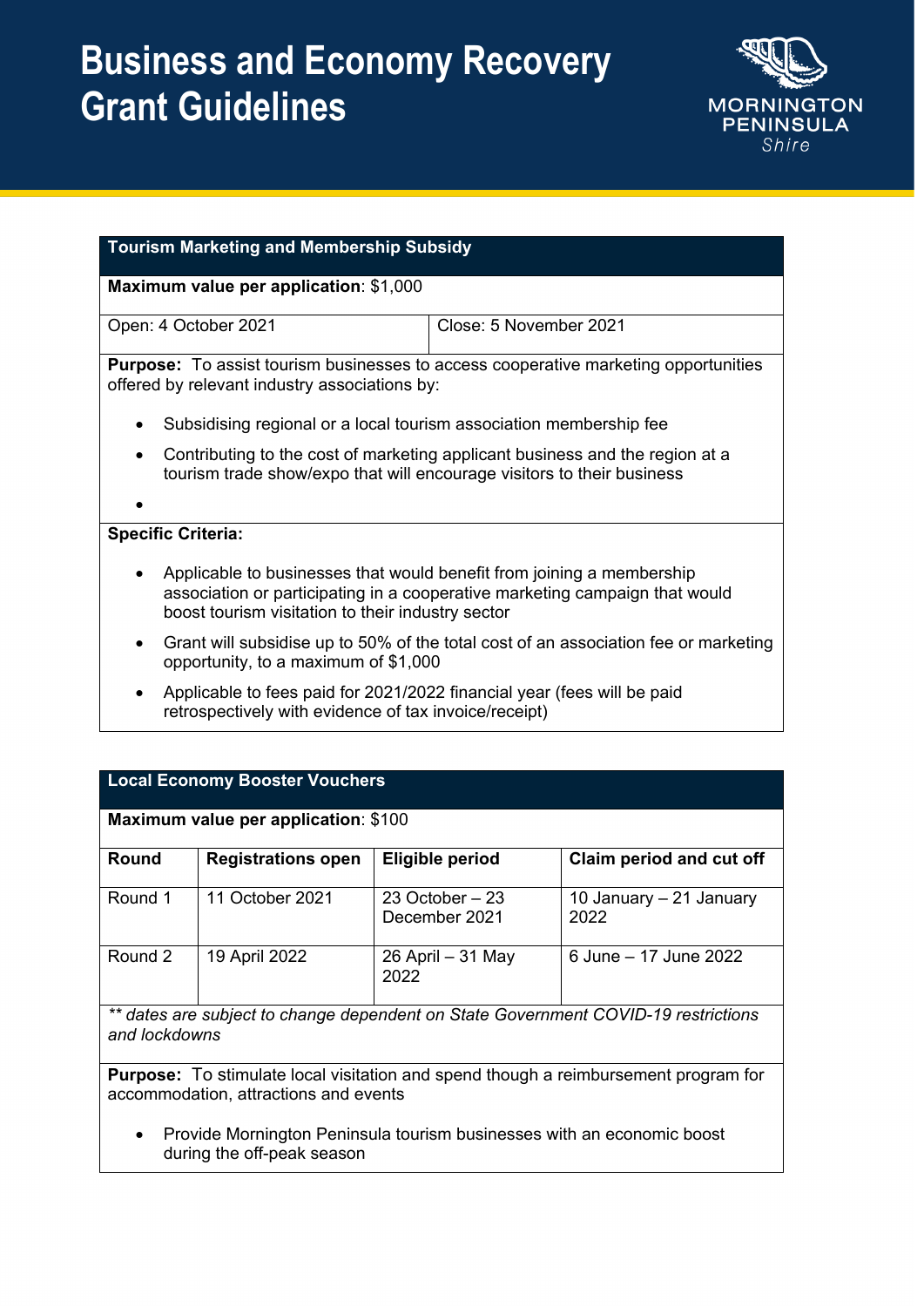

• Contribute to the costs of visiting tourism attractions, taking a tour or tourism experience/activity, or staying in accommodation within the Mornington Peninsula

Applicable for spend at eligible businesses only:

- Paid tours and experiences tour operators that offer regularly organised tours with a leisure-tourism focus, organised by experienced quides e.g. fishing charter, dolphin swim, snorkel tour, kayak tour, guided walk, bus tour, food and wine tour, experiences like cooking workshops and masterclasses
- Entry fees to attractions places of interest that offer a distinct visitor experience to the leisure tourist. For example, outdoor adventure parks, animal parks, museums, mazes, drive in theatre, hot springs
- Eligible Paid accommodation serviced apartments, bed and breakfasts, cabins or caravans in holiday parks, cottages, private holiday rentals, motels, hotels, resorts, retreats and lodges

- Limit one application per household
- A minimum of \$150 must be spent on eligible purchases. The spend may be across multiple attractions
- Open to Mornington Peninsula residents over the age of 18 years with proof of residency such as drivers licence, rates notice or utility bill
- Vouchers are available on a first-come-first-served basis.
- Receipts are required as evidence and must include business name and ABN
- Second round applications will be given priority to those that did not apply or receive in the first round.
- Minimum of 1 night stay for paid accommodation and is not applicable to foreshore camping (Crown land)
- The program won't cover:
	- o Gift vouchers
	- o Gaming
	- $\circ$  Alcohol (except if alcohol is included in a wine, brewery or distillery tasting type tour; excludes any alcohol purchased and consumed outside of the experience)
	- o Fuel
	- $\circ$  Food and drinks, except where packaged with an eligible expense such as a winery tour
	- o Groceries
	- o Personal items such as clothing and accessories
	- o Transport costs (rental vehicles, bus tickets)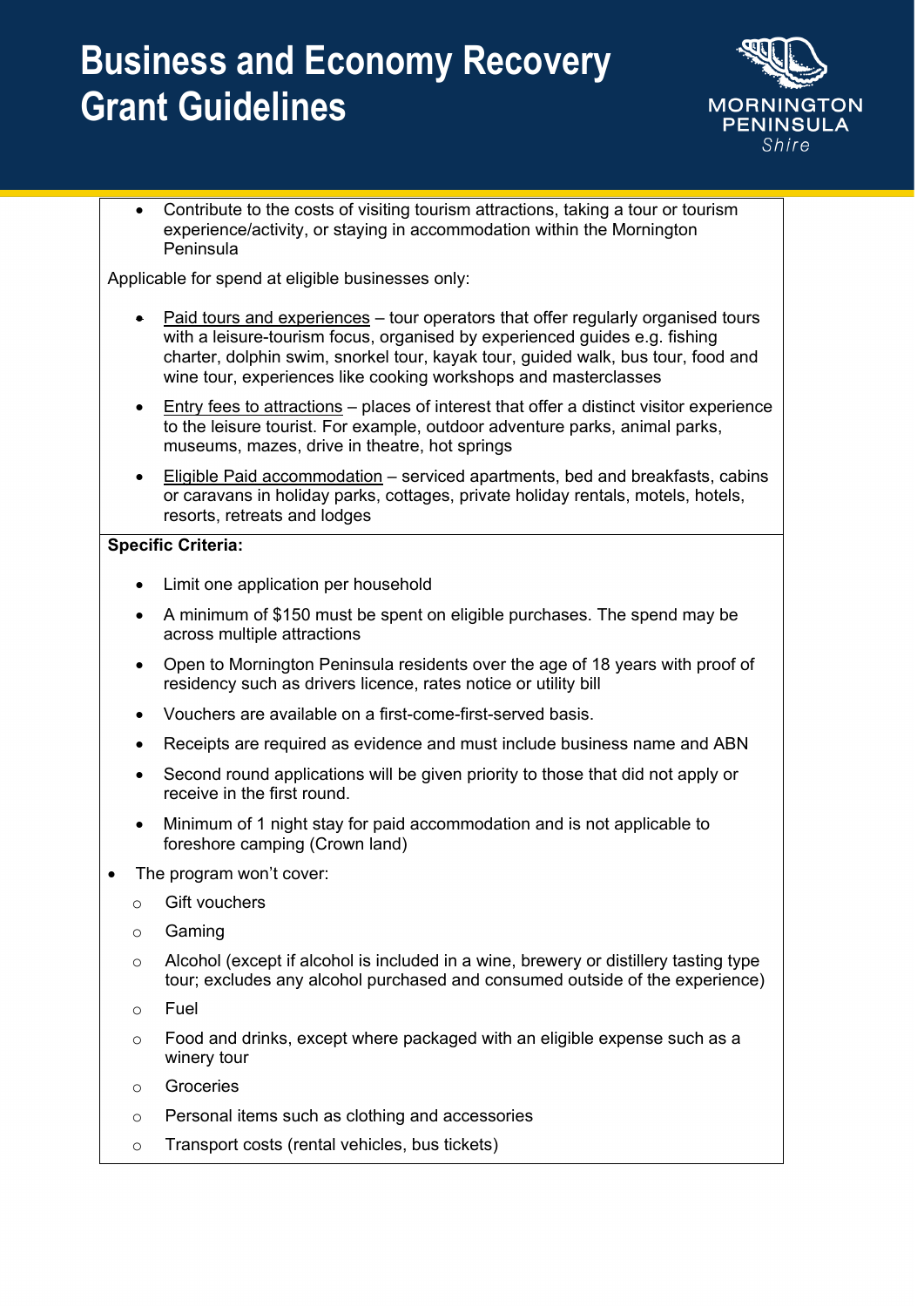

### **Ineligible for Funding**

- Applicants who do not reside within the Mornington Peninsula Shire Local Government area.
- Franchisees, subsidiaries of larger companies and government departments are not eligible to apply. Branches of foreign companies not registered as an Australian company are also ineligible.
- Activities that do not directly benefit the Mornington Peninsula region and/or community.
- Activities, programs and projects undertaken outside of Mornington Peninsula Shire Local Government Area.
- Activities, programs, projects and events currently supported by another Mornington Peninsula Shire funding source/grant per financial year.
- Administration and operational costs including (but not limited to) staff wages, utilities, rates/rent/room hire, insurance, personal expenses, travel expenses.
- Sporting trips, educational, civic or political events, conferences, seminars or similar.
- Applicants that are the responsibility of another level of government (such as education, health); or are the responsibility of a group under their incorporation or lease/license agreement.
- Organisations that are politically based or those who operate principally as a lobby/advocacy group.
- Applicants in receipt of gaming machine revenue.
- Requests for contributions toward major capital work projects or capital expenses.
- Requests to fund purchases that would otherwise be covered by insurance.
- Gifts, prizes, appeals, donations, campaigns and general fundraising.
- Mornington Peninsula Shire employees, Councillors and contractors.
- Projects will not be funded retrospectively (except for 2021/2022 memberships).
- Late applications will not be accepted.

### **Budget**

- Budget must be GST exclusive.
- The budget should account for all expenses and income and must be calculated as the same amount.
- Quotes and invoices must be submitted where requested
- Budget income refers to all resources that will be directed towards the development, implementation and/or evaluation of proposed projects. Income includes the organisations financial co-contribution, additional grants or sponsorships. It does not refer to proposed income generated from a project, such as ticket or publication sales.